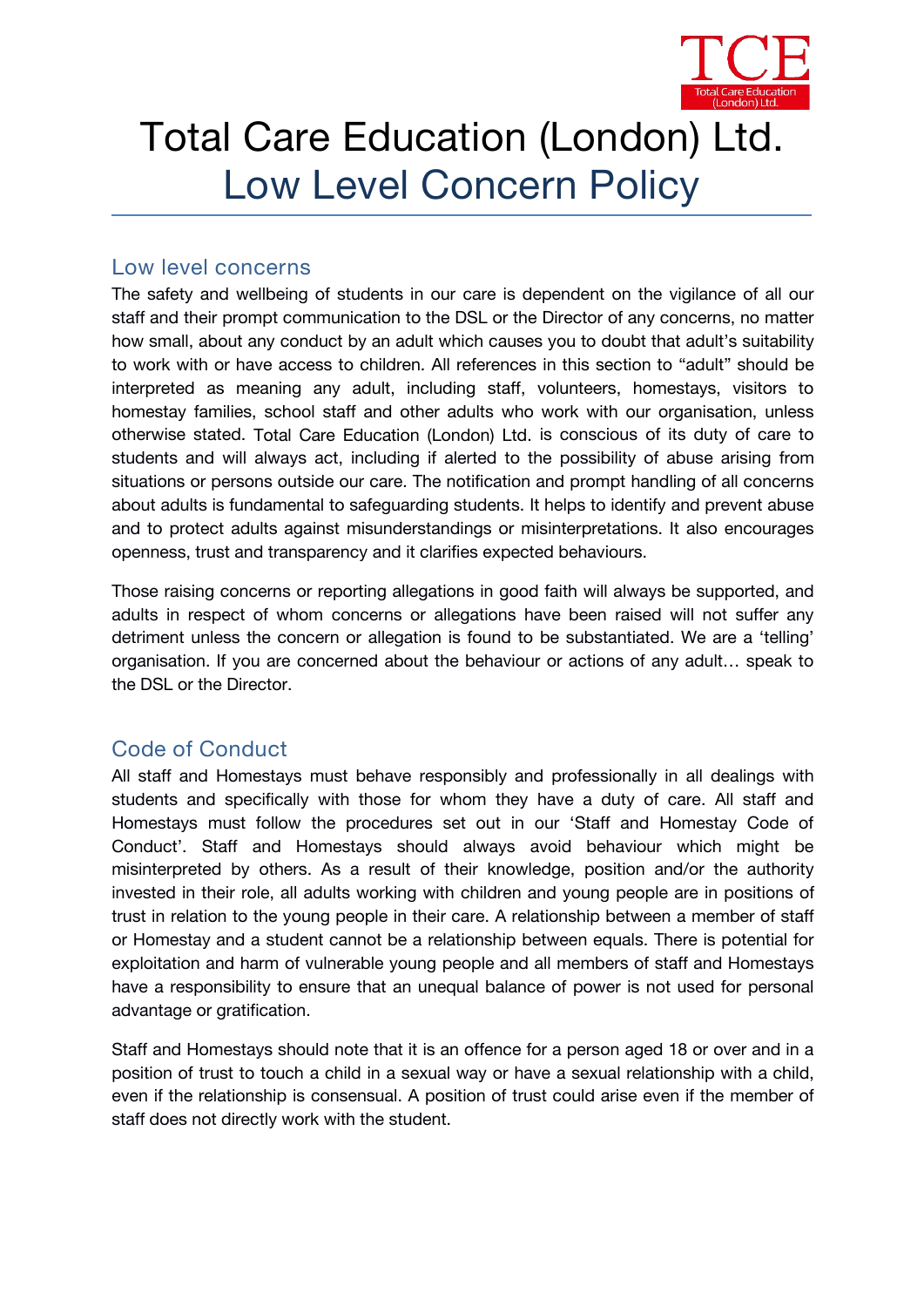

# **Our low-level concern policy**

The overarching aim of the Low-Level Concern Policy is to facilitate a culture in which the clear values and expected behaviours which are set out in our Code of Conduct are lived, constantly monitored, and reinforced by all staff and Homestays. In particular, the intention of this policy is to:

- maintain a culture of openness, trust and transparency in which staff and Homestays are confident and clear about expected behaviours of themselves and their colleagues, the delineation of boundaries and reporting lines;
- ensure staff and Homestays feel empowered to raise any low-level concern, whether about their own or a colleague's behaviour, where that behaviour might be construed as falling short of the standards set out in our Code of Conduct; and Safeguarding and Child Protection Policy and Procedure;
- provide for responsive, sensitive and proportionate handling of such concerns when they are raised maintaining on the one hand confidence that concerns when raised will be handled promptly and effectively whilst, on the other hand, protecting staff from false allegations or misunderstandings.

## **What is a low-level concern?**

A low-level concern for this purpose is any concern, no matter how small and even if no more than a 'nagging doubt', that an adult may have acted in a manner inconsistent with the Guardianship Organisation's Code of Conduct or simply

- even if not linked to a particular act or omission
- a sense of unease as to the adult's behaviour particularly towards or around students.

## **Low-Level Concerns about self (self-reporting)**

Low-Level Concerns about an adult From time to time an individual may find him/herself in a situation which might appear compromising to others orwhich could be misconstrued. Equally, an individual may for whatever reason have behaved in a manner which on reflection he/she considers falls below the standard set out in the Code of Conduct. Selfreporting in these circumstances is encouraged as it demonstrates both awareness of the expected behavioural standards and self-awareness as to the individual's own actions or how they could be perceived. As such, the guardianship organisation sees self-reporting of low-level concerns as an important means of maintaining a culture where everyone aspires to the highest standards of conduct and behaviour.

From time to time an individual may notice behaviour or actions in others which leave them concerned. These are behaviour or actions which fall short of a formal allegation of abuse. These tend to be behaviours which indicate that our Code of Conduct has not been met. Any such concerns can be dealt with as a Low-Level Concern.

## **What should I do if I have one?**

Where a low-level concern exists it should be reported to the DSL or to the *Director*as soon as reasonably possible and, in any event, within 24 hours of becoming aware of it (where the concern relates to a particular incident).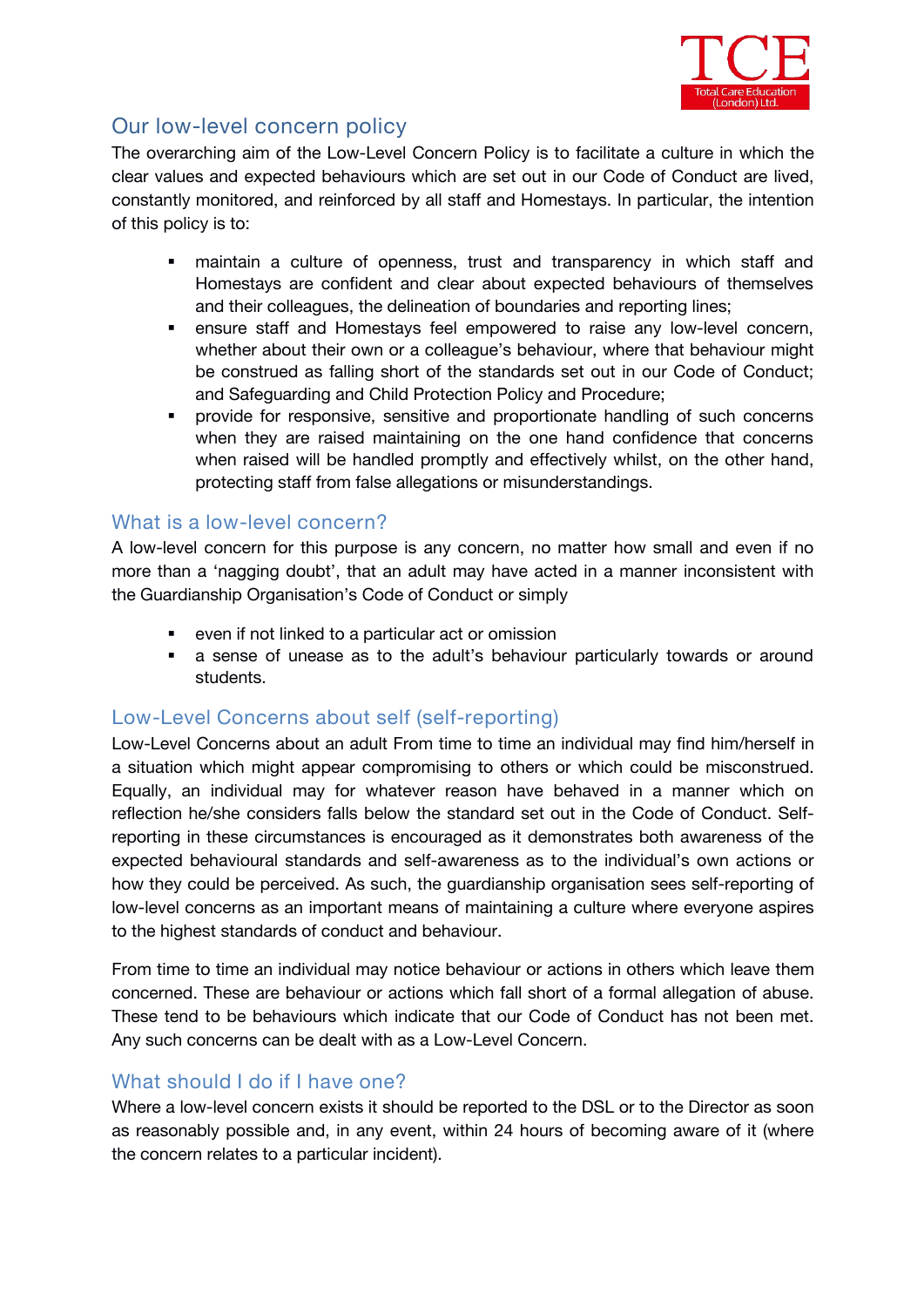

## **How will my low-level concern be handled?**

The DSL will discuss all low level concerns s/he receives with the Director as soon as possible and in any event within 24 hours of becoming aware of it. The *Director*will, in the first instance, satisfy him/herself that it is a low-level concern and should not be reclassified as an allegation and dealt with under the appropriate procedure (outlined later in this document). The circumstances in which a low-level concern might be reclassified as an allegation are where:

- the threshold is met for an allegation
- there is a pattern of low-level concerns which collectively amount to an allegation or
- there is other information which when taken into account leads to an allegation.

Where the *Director* is in any doubt whatsoever, advice will be sought from the LADO, if necessary on a no-names basis. Having established that the concern is low-level, the DSL or *the Director*as appropriate will discuss it with the individual who has raised it and will take any other steps to investigate it as necessary. Most low-level concerns by their very nature are likely to be minor and will be dealt with by means of management guidance, training etc.

#### **What records will be kept?**

Where a low-level concern has been communicated, a confidential record will be kept in a central file which logs all low-level concerns. This is necessary to enable any patterns to be identified. However, no record will be made of the concern on the individual's personnel file (and no mention made in job references) unless either:

a) the concern (or group of concerns) has been reclassified as an allegation as above; or Safeguarding and Child Protection Policy and Procedure

b) the concern (or group of concerns) is sufficiently serious to result in formal action under the guardianship organisation's grievance, capability or disciplinary procedure.

## **Contact Details**

**Director** Name: Maria Pink Phone/email: 07718662748 **Designated lead for safeguarding and child protection** Name: Maria Pink & Pam Fei Phone/email: 07718662748 & 07751758370